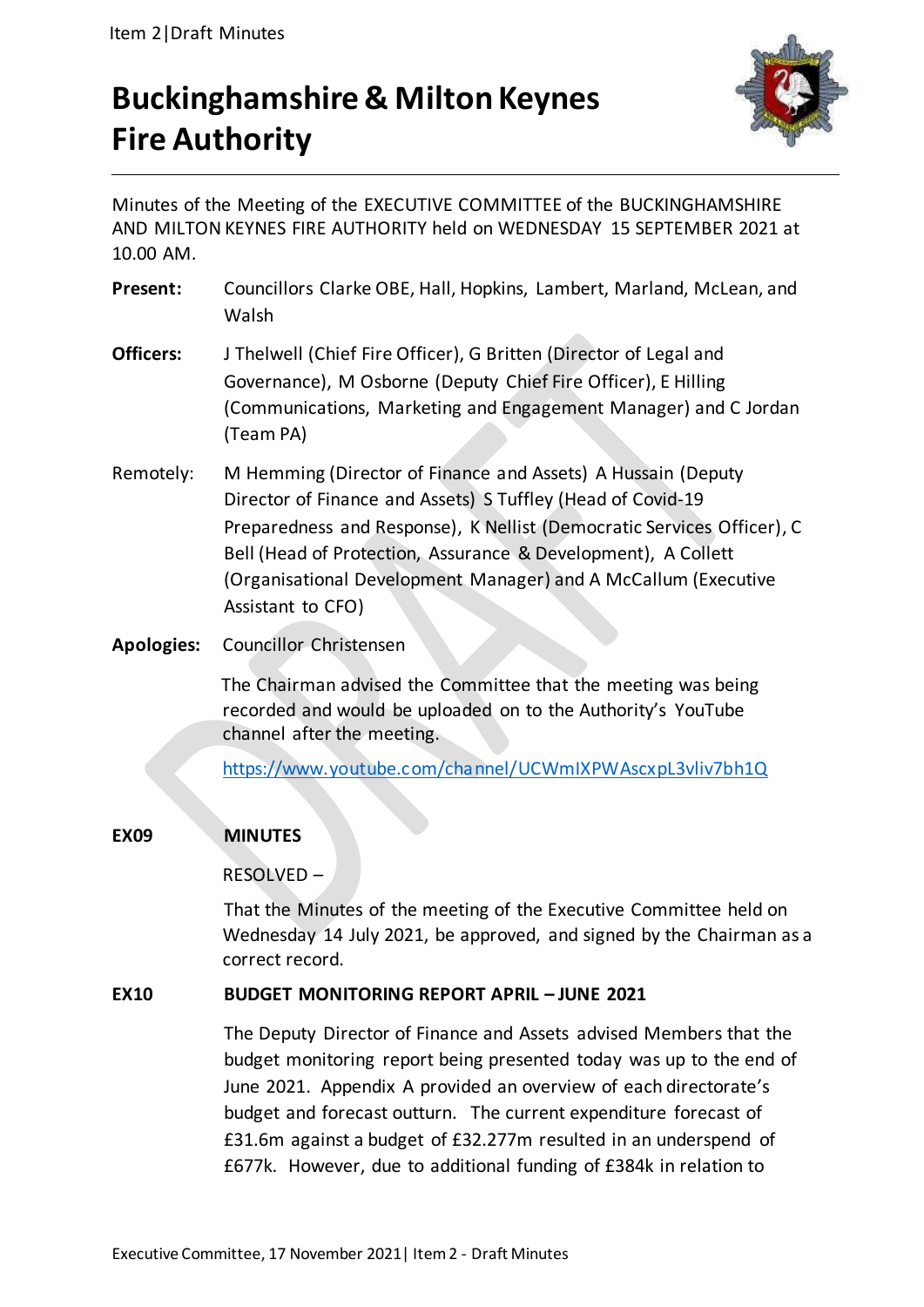protection grants and local tax income guarantee, there was a net overall underspend of just over £1m. Due to the underspend, the Authority no longer needed to fully utilise £1.1m planned use of reserves and instead was intending to transfer £52k from reserves to balance the funding requirement. Any fluctuations in the figure throughout the financial year would be captured and monitored to ensure the use of reserves was minimised and offset against any underspend identified within the expenditure.

The Deputy Director of Finance and Assets highlighted underspend seen within the Finance and Assets, Service Delivery, Corporate Development & Planning directorates. Within Finance and Assets, the £256k underspend related to a rebate received following a business rates review. The review was carried out by external specialists who identified reductions in the rateable value of several stations and was backdated to 2017. The other area with high levels of underspend was predominantly employee costs.

The Deputy Director of Finance and Assets updated Members on how the Authority had utilised £801k of Covid funding since March 2020. Funding had been used to cover additional employee costs, protective equipment, and IT upgrades. Based on current projections, the Covid funding would be fully utilised by September 2021.

The Capital programme budget for 2021/22 was £2.402m. Property capital funds were utilised to carry out planned capital projects as per the condition surveys. Most of the fire appliance and equipment budget would be utilised to purchase red fleet appliances and the related operational equipment. A slippage of £369k had been forecast due to delays in the delivery of the 2021/22 fire appliances.

A Member asked if the delivery delay of new appliances had a negative impact on operations. The Deputy Director of Finance and Assets assured Members that the delay in delivery had not affected operations as Workshops had a robust servicing plan.

Members discussed the increased National Insurance contributions. The Director of Finance and Assets assured Members that there should be no additional costs to the Authority as the Government had announced that national Insurance increases would be met by central government for all local government organisations. The logistics of the national insurance increase and payments were still being investigated.

A Member enquired about the consolidation of staff and if this was carried out regularly. The Deputy Director of Finance and Assets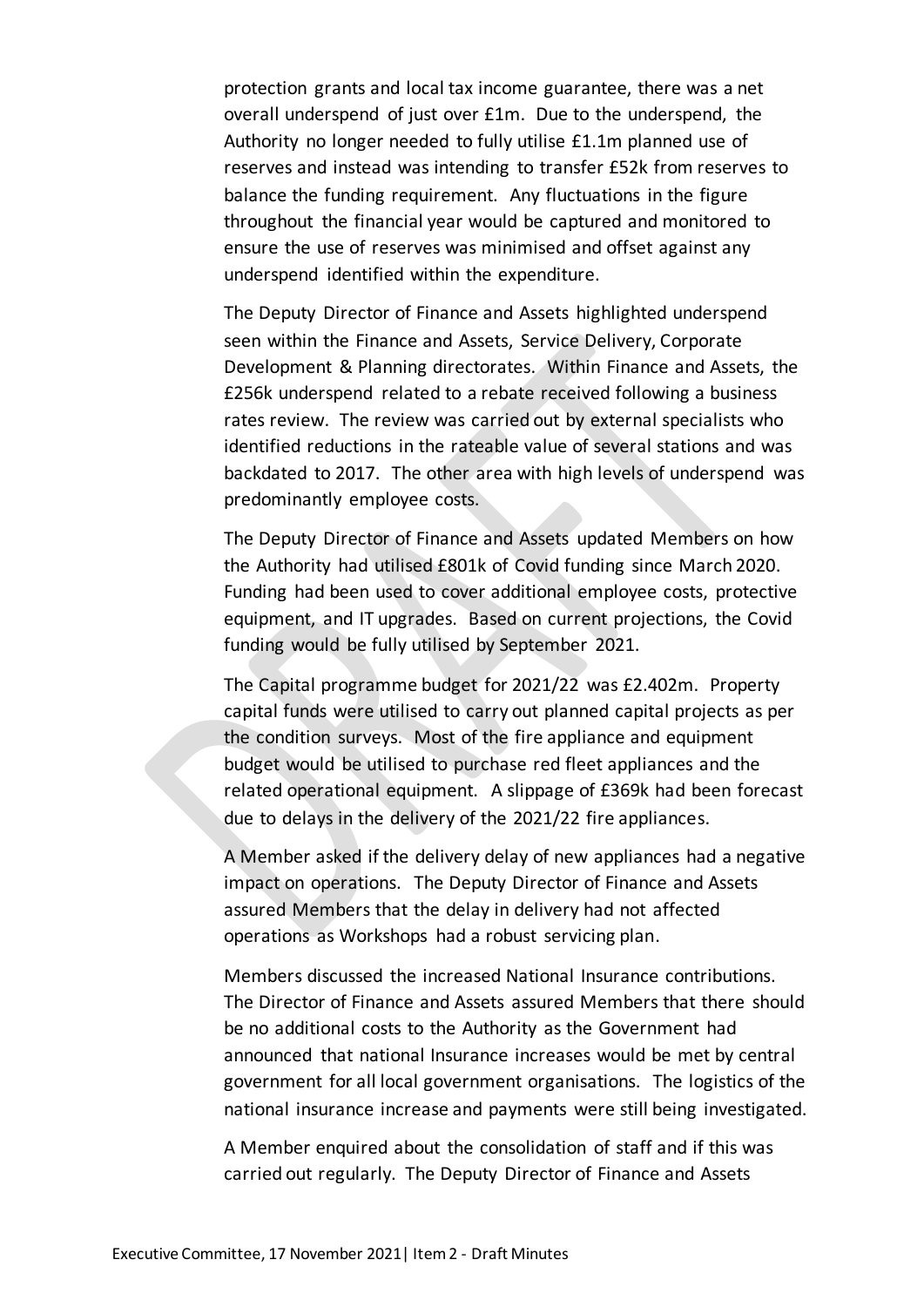informed Members that new software had enabled Finance and Human Resources to introduce more efficient ways of working and this had enabled the reduction of staff. In future, any new positions had to be agreed by the Senior Management Team and signed off by the Director of Finance and Assets.

Members asked about the long-term use of Reserves and if rising costs and inflation were considered when setting next year's budget. The Deputy Director of Finance and Assets informed Members that the use of reserves would be needed to cover the 2022/23 budget if no additional funding was given. When setting budgets, inflation was considered and was reflected in the final figure. It would also be hoped that when the government issued final settlements, inflation would be taken into account.

RESOLVED –

That the provisional outturn forecast for the Authority as of 30 June be noted.

## **EX11 THAMES VALLEY FIRE CONTROL SERVICE (TVFCS) MOBLILISING SYSTEM REQUIREMENTS**

The Deputy Chief Fire Officer advised Members that the Thames Valley Fire Control Service (TVFCS) went live in April 2015 and the agreement was for a 15-year period, expiring in April 2030. TVFCS utilised the 'Vision 4' mobilising system, which was provided by Capita Secure Solutions and Services (SSS) Ltd. Within the current mobilising system contract, the initial service period was set for seven years, expiring in April 2022, with options to extend service support provision for up to eight years (a maximum total of 15 years).

The contract review point aligned to the requirement of the agreement that "as soon as reasonably practicable following the fifth anniversary of the commencement date Fire Authorities shall discuss whether the contract should be extended together with any upgrade, modification or refresh to the system".

Principally, due to each Services' response to Covid-19 and timelines specified within the contract, presentation of these recommendations to the TVCFS Joint Committee was not practicable prior to a meeting held on the 12 July 2021. As detailed within the agreement, the Joint Committee, created by the three fire and rescue services, provides overall strategic direction and oversight for the TVFCS. The interests of the Authority were currently represented by Councillor Lesley Clarke OBE and Councillor Steven Lambert.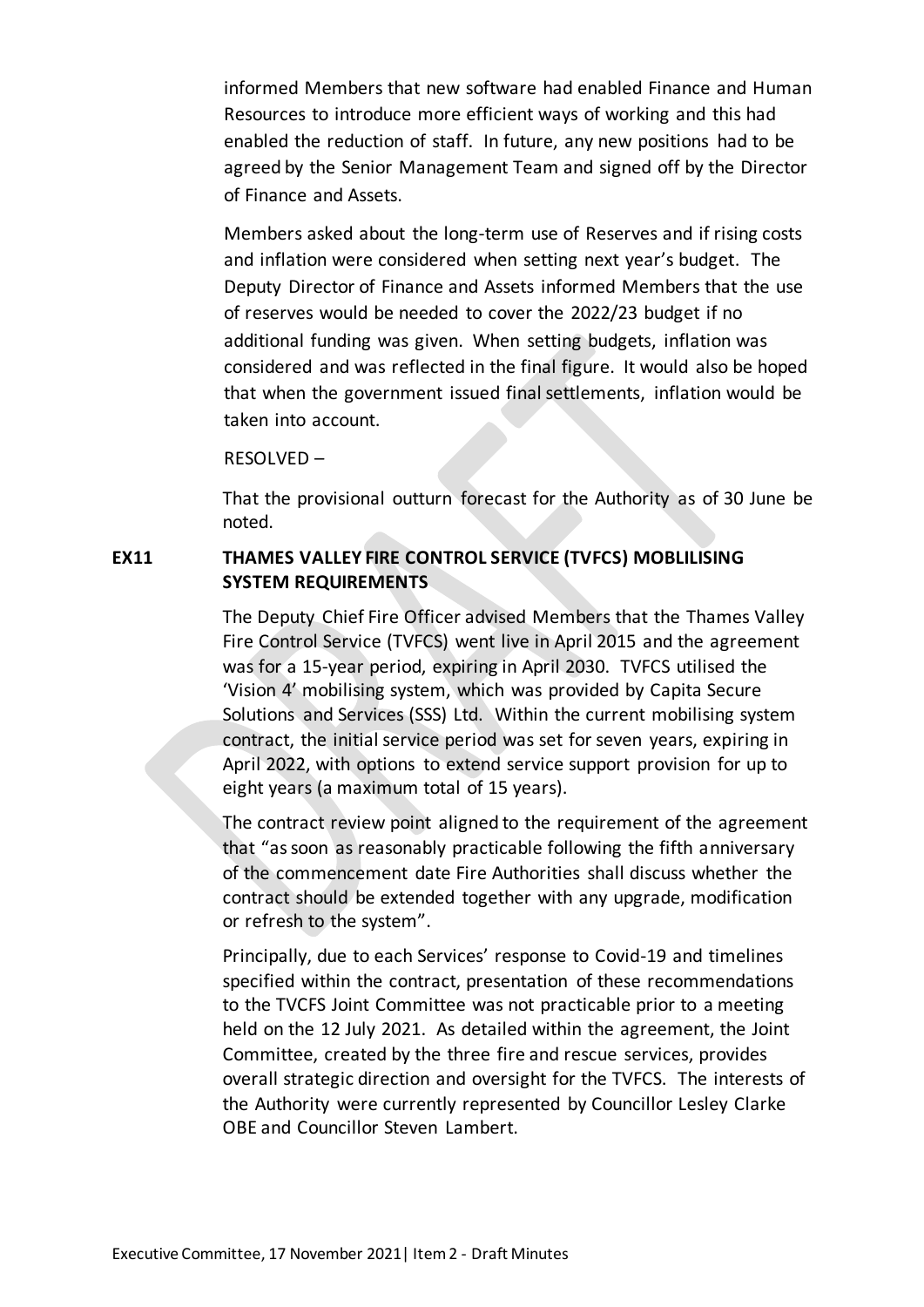The recommended one-year extension to the contract from April 2022 to April 2023 enables the Authority to monitor and react to the outcome of the sale of Capita Secure Solutions and Services (SSS) Ltd, which was expected to take place imminently. The one-year extension also allowed the Authority the opportunity to consider the associated activity towards implementation of the Emergency Services Network (ESN), the replacement for the current Airwave communications system, which had on several occasions, seen extensions to project timelines. The costs associated with extending the service contract by a further year was detailed within the report. Any periods of extension to the service contract, require Capita Secure Solutions and Services (SSS) Ltd to provide a 'system report'.

The system report sets out expected performance levels and recommended hardware upgrades and refresh options that would be necessary for TVFCS to maintain an appropriate, robust, and resilient level of technological capability.

Detailed within the report was the projected expenditure from the TVFCS Renewals Account commensurate with the requirements detailed within the Capita 'system report'. Whilst this expenditure was significant, the reserve, which includes the accumulated annual contributions of £50,000 from each Service, plus a one-off contribution at implementation, now stands at circa £1.8 million.

Members discussed the risks involved with this contract going forward. The Deputy Director of Finance and Assets informed Members that the one-year extension would enable TVFCS to establish if the new owners of Capita Secure Solutions and Services (SSS) Ltd would be able to provide the same level of service. The Director of Legal and Governance advised Members that the contract and budget would be discussed and reviewed at a meeting scheduled for February 2022.

The Chief Fire Officer highlighted to Members that this was a national risk as 60% of fire control services used the same software. This risk was being monitored by the Home Office and the National Fire Chiefs Council. The Chief Fire Officer would enquire from the Chief Fire Officer of Oxfordshire (who was leading on this piece of work) to ascertain the latest position.

The Deputy Chief Fire Officer extended an invitation to all Members to visit the TVFCS control room. The dates, times and numbers were limited but if Members wished to visit, they should contact the Democratic Services Officer.

#### RESOLVED -

That the TVFCS Mobilising system contract be extended for one year, from April 2022 to March 2023.